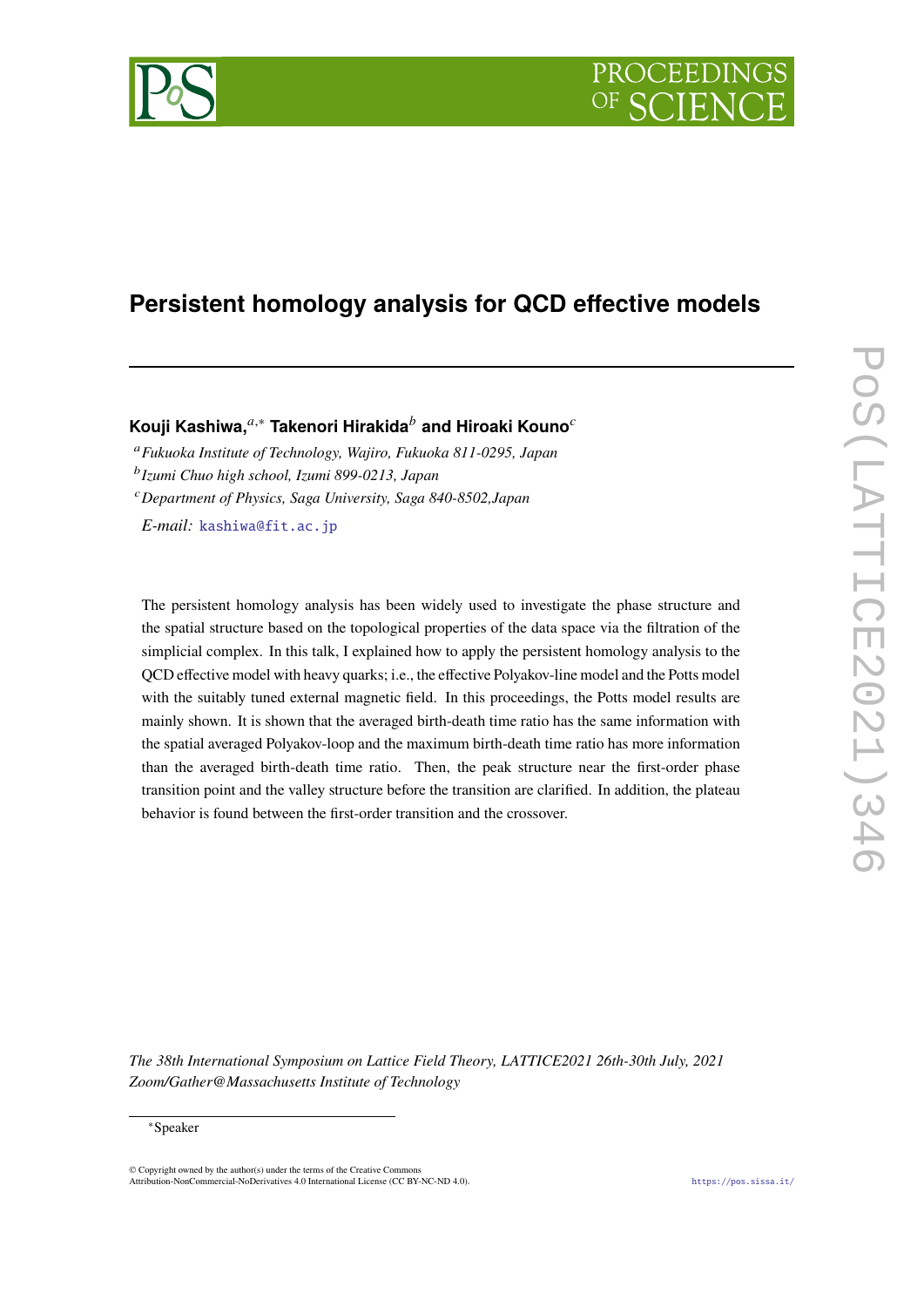## **1. Introduction**

Elucidating the nature of the phase structure of quantum chromodynamics (QCD) at finite temperature (T) and the real quark chemical potential ( $\mu_R$ ) is one of interesting and important subjects in elementary particle, hadron and nuclear physics. In the pure gauge limit where the quarks are not dynamical, the Polyakov loop respecting the gauge invariant holonomy perfectly characterizes the confinement-deconfinement transition; see Ref. [\[1\]](#page-5-0). In such case, the spontaneous breaking of the center  $(\mathbb{Z}_{N_c})$  symmetry, where  $N_c$  is the number of colors, can describe the confinementdeconfinement phase transition and then the Polyakov loop becomes the order parameter of it. However, the Polyakov loop is no longer the order parameter in the system with dynamical quarks since the relation between the Polyakov loop and the one-quark excitation free energy is missed. Because of the above fact, the confinement-deconfinement nature of QCD with the realistic quark mass is still an open question; for example, see Ref. [\[2\]](#page-5-1) for the recent proposed deconfinement scenario at finite  $\mu_R$ .

There are several different approaches to investigate the confinement-deconfinement nature. One interesting approach is the topological order which is based on the topological properties of states [\[3\]](#page-5-2); the confinement and deconfinement states can be clarified from the ground state degeneracy at  $T = 0$  [\[4\]](#page-5-3). In the topological order, there are no classical order parameters which can be used in the Ginzburg-Landau analysis and thus the spontaneous symmetry breaking is not necessary; the ground state degeneracy in the compactified spaces plays a crucial role to clarify the topologically ordered and disordered states. Unfortunately, the ground state degeneracy is difficult to apply to the thermal system and thus it is not straightforward to investigate the thermal confinementdeconfinement transition by using the topological order. Recently, the topology of the spacial structure of configurations has been used to investigate the confinement-deconfinement nature of QCD via the persistent homology [\[5,](#page-5-4) [6\]](#page-5-5). This approach has relation with the center clustering structure and is expected to provide additional information of the confinement-deconfinement nature via the spacial structure of configurations.

There are several studies which employ the persistent homology analysis to investigate the phase transitions [\[7](#page-5-6)[–10\]](#page-5-7). In these studies, the authors try to detect and investigate the phase transition appearing in the condensed matter system. In addition, there are some other applications in several research fields such as the string landscape and the structure of the universe [\[11,](#page-5-8) [12\]](#page-6-0). We work in the same direction with Refs.  $[7-10]$  $[7-10]$ . This paper is organized as follows. In the next section [2,](#page-1-0) we explain the formulation of the Potts model. Numerical results are shown in Sec. [3,](#page-4-0) and Sec. [4](#page-5-9) is devoted to the summary.

#### <span id="page-1-0"></span>**2. Formulation**

In this study, we employ the Potts model with a suitable constructed external magnetic field. First, we explain the formulation of the Potts model and after we show details of the persistent homology analysis.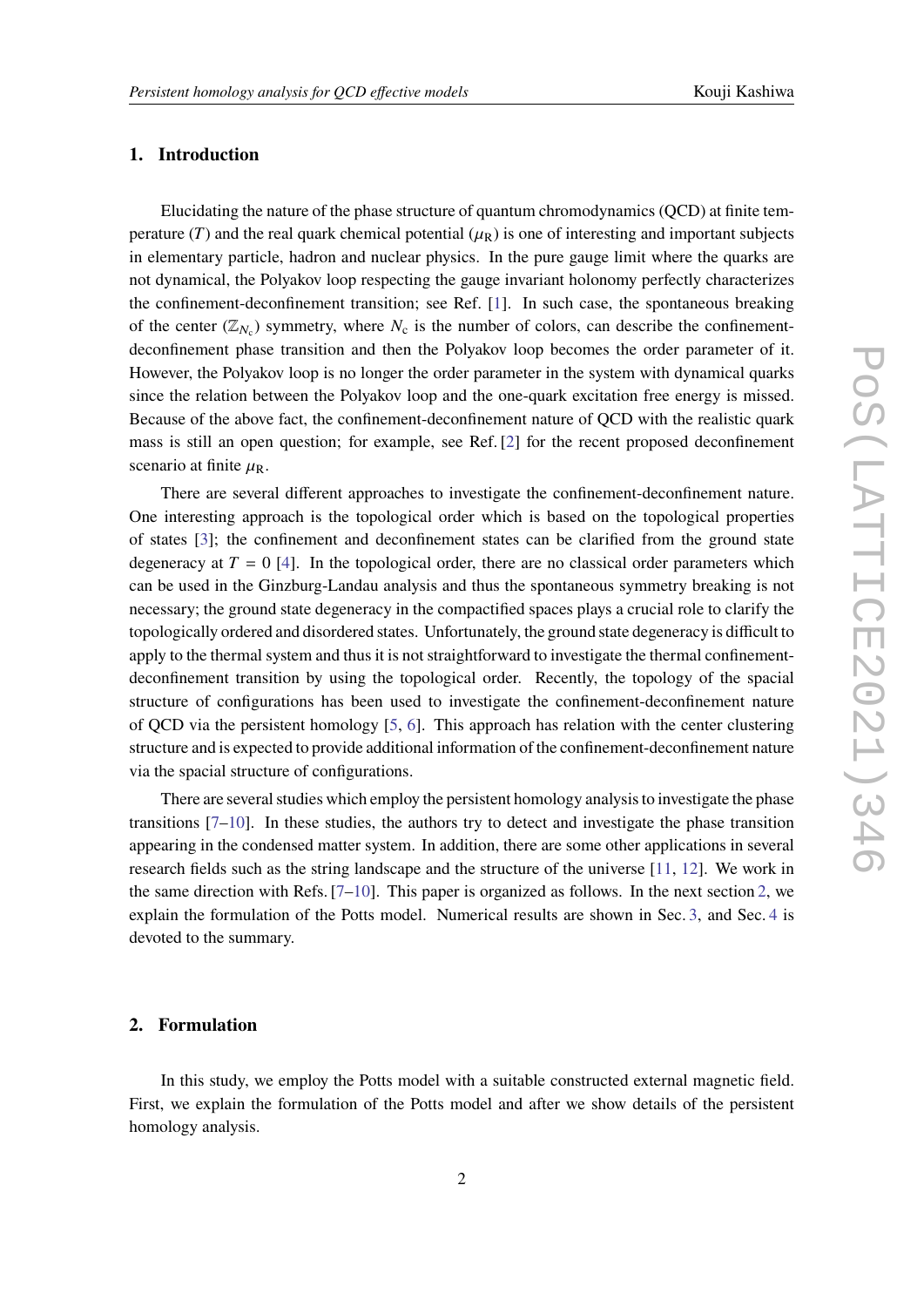#### **2.1 Potts model**

The energy of the standard Potts model with the external magnetic field is defined as

$$
E = -\kappa \sum_{\mathbf{x}} \sum_{\mathbf{i}} \delta_{k_{\mathbf{x}}k_{\mathbf{x}+\mathbf{i}}} - h \sum_{\mathbf{x}} k_{\mathbf{x}},\tag{1}
$$

where  $\kappa$  means the coupling constant,  $k_x$  mean the  $\mathbb{Z}_3$  valued spin degrees of freedom at each site **x**, **i** means the three-dimensional unit vector and h is the strength of the external magnetic field. In this study, we allocate  $k = -1, 0$  and 1 for the  $\mathbb{Z}_3$  valued spin degrees of freedom. In this model,  $\kappa$ is treated as the temperature-like quantity.

To make the Potts model as the QCD effective model with heavy quarks, we reconstruct the external magnetic field as

$$
E = -\kappa \sum_{\mathbf{x}} \sum_{\mathbf{i}} \delta_{k_{\mathbf{x}}k_{\mathbf{x}+\mathbf{i}}} - \sum_{\mathbf{x}} \Big[ h_{-} \Phi_{\mathbf{x}} + h_{+} \bar{\Phi}_{\mathbf{x}} \Big], \tag{2}
$$

where the Polyakov loop ( $\Phi_x$ ), its conjugate ( $\bar{\Phi}_x$ ) and the external magnetic fields ( $h_{\mp}$ ) are defined as

$$
\Phi_{\mathbf{x}} = e^{2\pi i k_{\mathbf{x}}/3}, \quad \bar{\Phi}_{\mathbf{x}} = e^{-2\pi i k_{\mathbf{x}}/3}, \quad h_{\mp} = e^{-\beta(M \mp \mu)}, \tag{3}
$$

here  $\beta = 1/T$  is the inverse temperature, M is the quark mass and  $\mu$  denotes the chemical potential; see Refs. [\[13–](#page-6-1)[15\]](#page-6-2) for details of derivation about the present form of the external magnetic field.

However, the above Potts model has the sign problem and thus we here consider following setup [\[6\]](#page-5-5);

$$
E_{\text{iso}} = -\kappa \sum_{\mathbf{x}, \mathbf{i}} \delta_{k_{\mathbf{x}}k_{\mathbf{x}+\mathbf{i}}} - \sum_{\mathbf{x}} \left[ (h_{+} \Phi_{\mathbf{x}} + h_{-} \bar{\Phi}_{\mathbf{x}}) + (h_{-} \Phi_{\mathbf{x}} + h_{+} \bar{\Phi}_{\mathbf{x}}) \right]
$$
  
=  $-\kappa \sum_{\mathbf{x}, \mathbf{i}} \delta_{k_{\mathbf{x}}k_{\mathbf{x}+\mathbf{i}}} - \sum_{\mathbf{x}} \left[ h_{+} (\Phi_{\mathbf{x}} + \bar{\Phi}_{\mathbf{x}}) + h_{-} (\Phi_{\mathbf{x}} + \bar{\Phi}_{\mathbf{x}}) \right]$   
=  $-\kappa \sum_{\mathbf{x}, \mathbf{i}} \delta_{k_{\mathbf{x}}k_{\mathbf{x}+\mathbf{i}}} - N_{\text{f}} \sum_{\mathbf{x}} \left[ (h_{+} + h_{-}) \cos(\Phi_{\mathbf{x}}) \right] \in \mathbb{R}.$  (4)

where  $N_f = 2$  is the number of flavors. This setup is corresponding to the system with the isospin chemical potential and thus there is no sign problem. Actually, there are the discussions that the isospin chemical potential and the real quark chemical potential has the direct relation at least in the large  $N_c$  limit. Therefore, we can consider the isospin chemical potential is a good laboratory to investigate the system with real quark chemical potential. Below, we call the Potts model [\(4\)](#page-2-0) as the OCD-like Potts model. In the OCD-like Potts model,  $\kappa$  is treated as the temperature-like quantity to control the behavior of the Polyakov loop.

The global information of the system can be seen from the spacial-averaged Polyakov-loop with the configuration average defined as

<span id="page-2-0"></span>
$$
\Phi = \left\langle \frac{1}{N} \sum_{\mathbf{x}} \Phi_{\mathbf{x}} \right\rangle, \tag{5}
$$

where N is the total number of sites and  $\langle \cdots \rangle$  means the configuration averaging. Unfortunately, this quantity can not show the spacial structure of the system because the spacial averaging is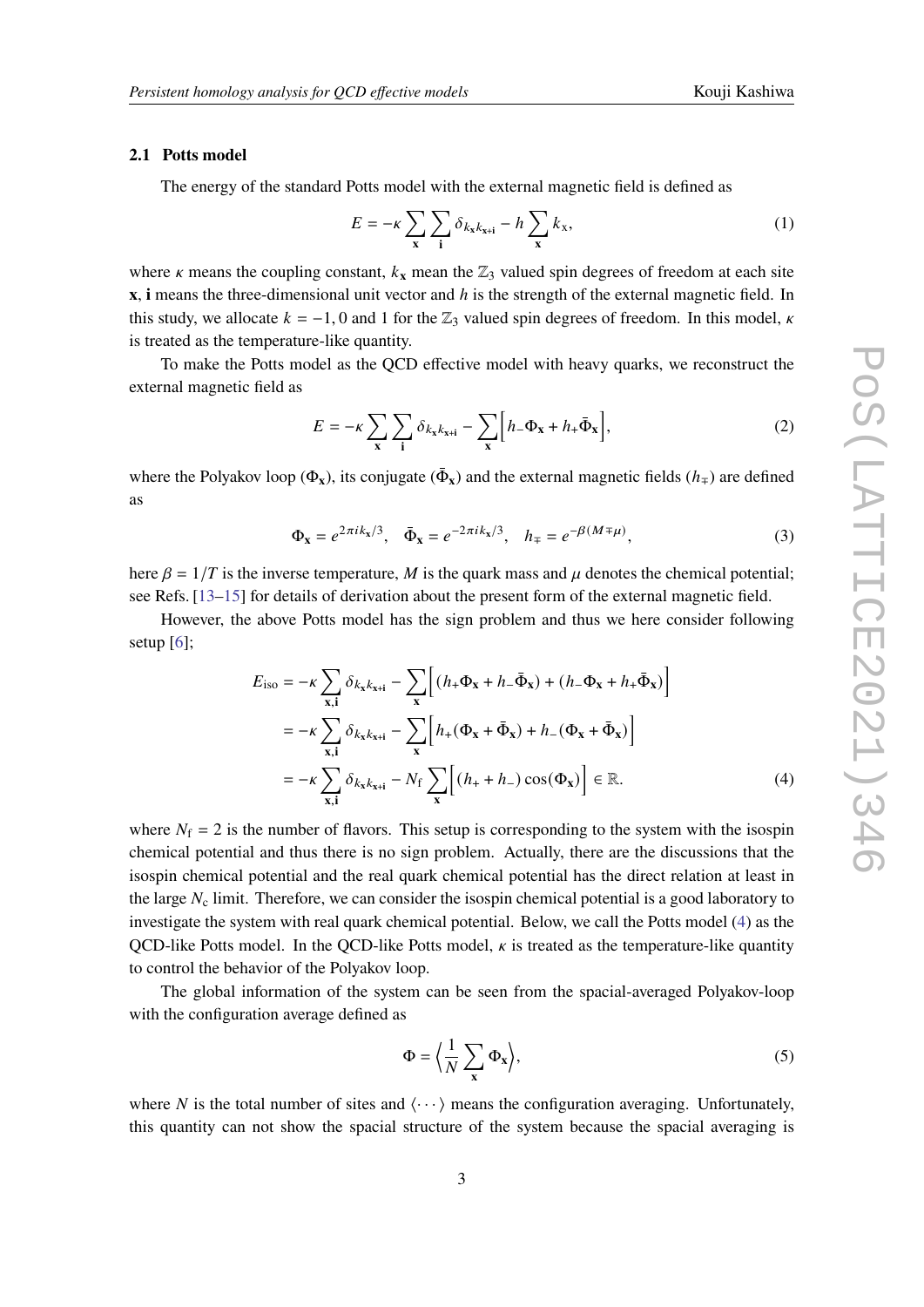imposed. To overcome this point, we will consider the persistent homology as explained in the next section.

We here summarize our numerical setup. The actual Potts spin configurations are obtained by using the Metropolis method with  $\beta = 1/T = 1$  and  $M = 10$  for the  $L^3 = 30^3$  squared lattice system. The one-spin flipping probability distribution is set to  $\mathcal{P} = \exp(-\beta \Delta E)$  where  $\Delta E$  is the energy difference in one spin flipping process. We generates 1000 spin configurations for each  $L^3$ updation (1 Monte-Carlo step) after the thermalization. The following figures are taken from our paper [\[6\]](#page-5-5). Statistical errors are estimated by using the Jack-knife method.

#### **2.2 Persistent homology**

One of ways to investigate the topology of the spacial structure of data is the persistent homology analysis. The standard way to investigate the persistent homology is using the point cloud via the filtration. We first divide the spin configuration to three data sets, namely the data set with  $k = -1$ , 0 and 1 spins; this means that if sites have  $k = i$  spin, where  $i = -1, 0, 1$ , such sites are "on" and the others are set to "OFF", to each data set. After this procedure, we obtain the spacial nontrivial structure which respects the spin degrees of freedom. Then, we can consider the filtration as explained below;

- Consider balls whose centre is set to the "ON" cites for each data point (point cloud).
- The radius  $r$  for each ball is enlarged with increasing time (filtration).
- When the time passes sufficiently, the balls are started to overlap. We call this time when the hole of the overlapped balls appear as *birth time*,  $t_B$
- After overlapping, the hole is finally vanished with increasing time. We call this time as "death time",  $t_D$ . Therefore, we have  $t_B < t_D$ .

Unfortunately, the above strict filtration is numerically difficult and thus the alpha complex is usually employed to approximate it. In this study, we use the alpha complex for the filtration process; see Ref. [\[5\]](#page-5-4) for details as an example.

To see the global information of the system via the persistent homology analysis, the averaged ratio of  $t_B$  and  $t_D$  defined as

$$
R = \left\langle \frac{1}{N_h} \sum_{n} \frac{t_{n,D}}{t_{n,B}} \right\rangle,\tag{6}
$$

where the summation runs for all holes,  $n$  assigns each hole and  $N<sub>h</sub>$  means the total number of holes for one configuration. On the other hand, the maximum value of the ratio

$$
R_{\text{max}} = \left\langle \max\left(\frac{t_D}{t_B}\right) \right\rangle,\tag{7}
$$

can rather responsible for the local information of the system because it is usually expected that data appearing on the diagonal line of the persistent diagram can have the nontrivial spacial structure.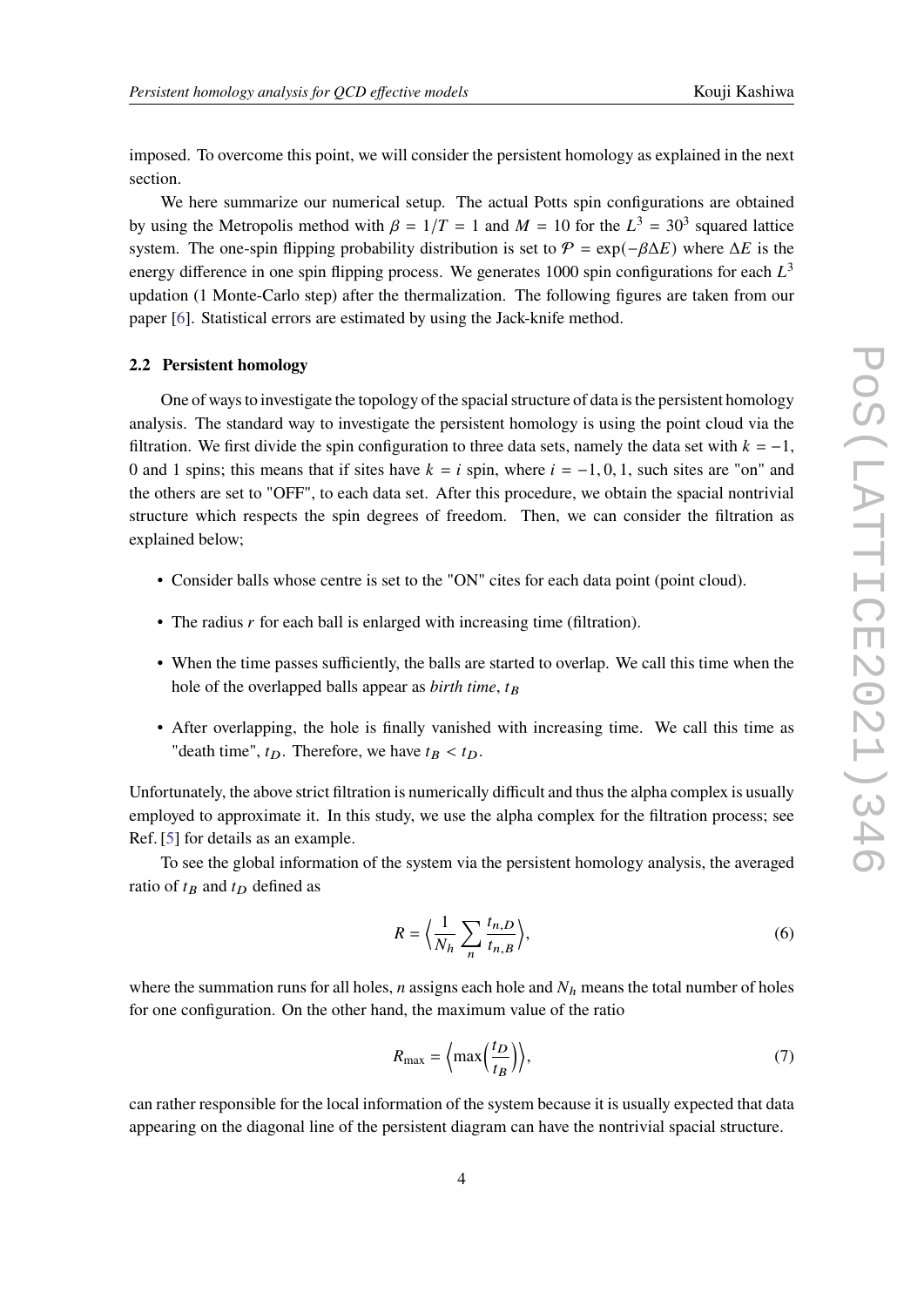<span id="page-4-1"></span>

**Figure 1:** Panels from the left to the right show the mean value of the spatial averaged Polyakov-loop, the averaged birth-death time ratio and the maximum birth-death ratio on the  $\mu_{iso}$ - $\kappa$  plane, respectively. Statistical errors are small and thus we do not show them here.

#### <span id="page-4-0"></span>**3. Numerical results**

Panels from the right to left in Fig. [1](#page-4-1) show the  $\kappa$ -dependence of the spatial averaged Polyakovloop (Φ), the averaged birth-death time ratio ( $R_{ave}$ ) and the maximum birth-death ratio ( $R_{max}$ ), respectively. We can clearly see that  $\Phi$  and R shares the same tendency, but  $\Phi$  and  $R_{\text{max}}$  does not. This means that the relatively small hole structures which are perfectly neglected in the computation of  $R_{\text{max}}$  are responsible to the global structure of the system as the same with  $\Phi$ . On the other hand,  $R_{\text{max}}$  shows the more complicated behavior than R.

Figure [2](#page-4-2) shows the snapshot of the center panel of Fig. [1.](#page-4-1) There is the valley structure before the peal structure at small  $\mu_{iso}$ . This may indicate the existence of the first-order transition and it may be responsible to the clustering structure. Unfortunately, the present model does not have the violation of the spectral positivity and thus clear inhomogeneities are not expected to be observed after the configuration averaging procedure. We will discuss it in the future.

New results of the present study are that we can clarify the roles of the small and large spatial hole structures appearing in each configuration via the point cloud approach to the confinementdeconfinement phase transition. From above results, we can expect that the persistent homology can surely detect the spatial structure of the configuration, and thus we can expect that it is useful to explore the nontrivial spatial structure appearing in dense QCD.

<span id="page-4-2"></span>

**Figure 2:** Panels from the left to the right show the *K*-dependence of the spatial averaged Polyakov-loop, the averaged birth-death time ratio and the maximum birth-death ratio, respectively. The open circle, diamond, square and triangle symbols are results with  $\mu_{iso} = 0, 6, 7$  and 8, respectively. Lines are just eye guides.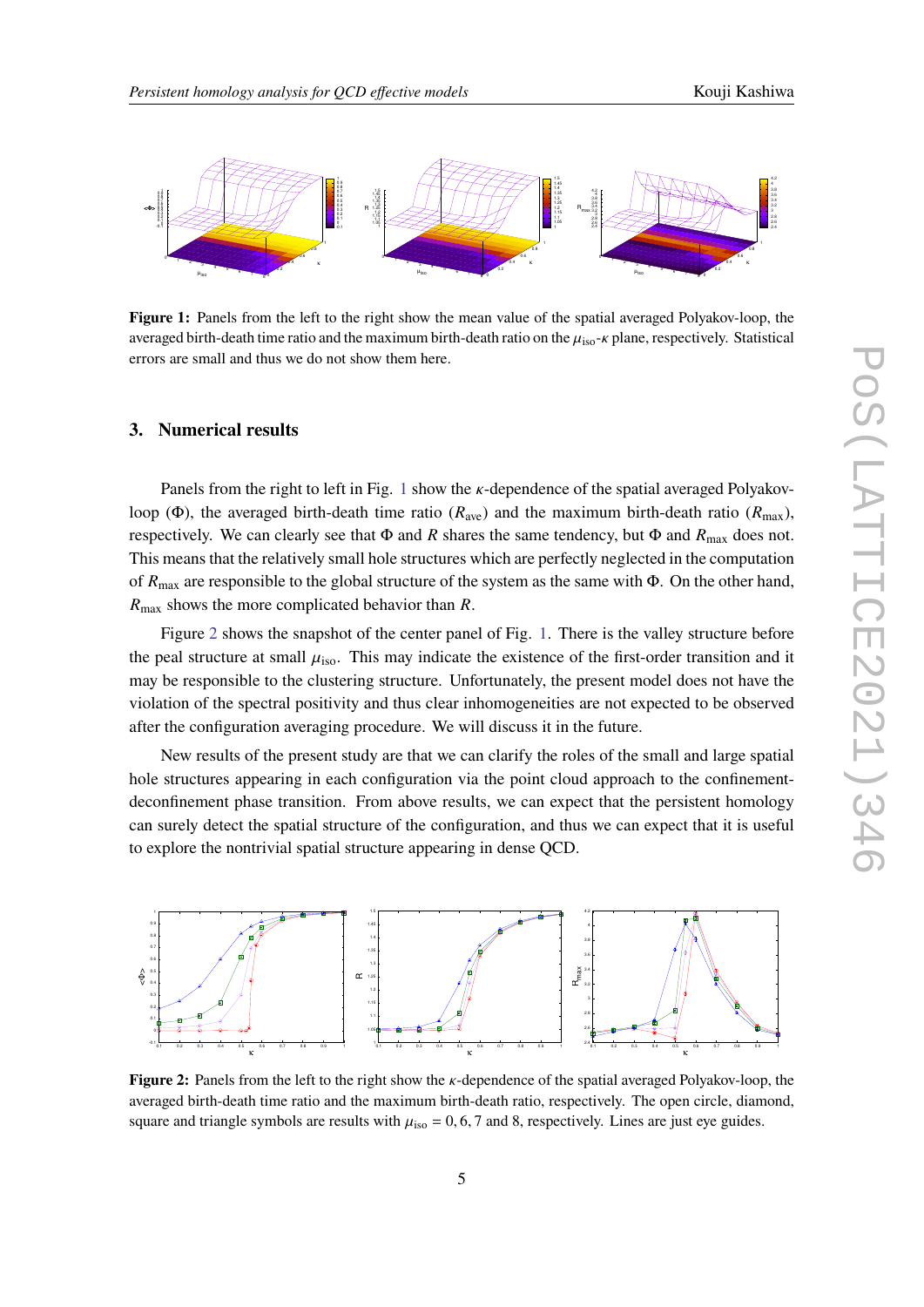### <span id="page-5-9"></span>**4. Summary**

In this study, we have employed the persistent homology analysis to investigate the confinementdeconfinement nature of QCD by using the QCD effective model with heavy quarks; i.e. the Potts model with a suitably constructed external magnetic field. Actually, we introduce the isospin chemical potential to investigate the dense system.

We have clarified that the averaged the birth-death time ratio is clearly matched with the behavior of the spatial averaged Polyakov-loop. Thus, this quantity is only responsible for the bulk properties of the system. This means that the spatial small hole structure plays an important role in the bulk properties. On the other hand, the maximum birth-death time ratio has more information than the bulk properties.

#### **References**

- <span id="page-5-0"></span>[1] Larry D. McLerran and Benjamin Svetitsky. Quark Liberation at High Temperature: A Monte Carlo Study of SU(2) Gauge Theory. *Phys. Rev. D*, 24:450, 1981.
- <span id="page-5-1"></span>[2] Kenji Fukushima, Toru Kojo, and Wolfram Weise. Hard-core deconfinement and soft-surface delocalization from nuclear to quark matter. *Phys. Rev. D*, 102(9):096017, 2020.
- <span id="page-5-2"></span>[3] X. G. Wen. Topological Order in Rigid States. *Int.J.Mod.Phys.*, B4:239, 1990.
- <span id="page-5-3"></span>[4] Masatoshi Sato. Topological discrete algebra, ground state degeneracy, and quark confinement in QCD. *Phys.Rev.*, D77:045013, 2008.
- <span id="page-5-4"></span>[5] Takehiro Hirakida, Kouji Kashiwa, Junpei Sugano, Junichi Takahashi, Hiroaki Kouno, and Masanobu Yahiro. Persistent homology analysis of deconfinement transition in effective Polyakov-line model. *Int. J. Mod. Phys. A*, 35(10):2050049, 2020.
- <span id="page-5-5"></span>[6] Kouji Kashiwa, Takehiro Hirakida, and Hiroaki Kouno. Persistent homology analysis for dense QCD effective model with heavy quarks. *arXiv:2103.12554*, 2021.
- <span id="page-5-6"></span>[7] Irene Donato, Matteo Gori, Marco Pettini, Giovanni Petri, Sarah De Nigris, Roberto Franzosi, and Francesco Vaccarino. Persistent homology analysis of phase transitions. *Physical Review E*, 93(5):052138, 2016.
- [8] Bart Olsthoorn, Johan Hellsvik, and Alexander V Balatsky. Finding hidden order in spin models with persistent homology. *Physical Review Research*, 2(4):043308, 2020.
- [9] Alex Cole, Gregory J Loges, and Gary Shiu. Quantitative and interpretable order parameters for phase transitions from persistent homology. *arXiv:2009.14231*, 2020.
- <span id="page-5-7"></span>[10] Quoc Hoan Tran, Mark Chen, and Yoshihiko Hasegawa. Topological persistence machine of phase transitions. *Physical Review E*, 103(5):052127, 2021.
- <span id="page-5-8"></span>[11] Willem Elbers and Rien van de Weygaert. Persistent topology of the reionization bubble network – I. Formalism and phenomenology. *Mon. Not. Roy. Astron. Soc.*, 486(2):1523–1538, 2019.